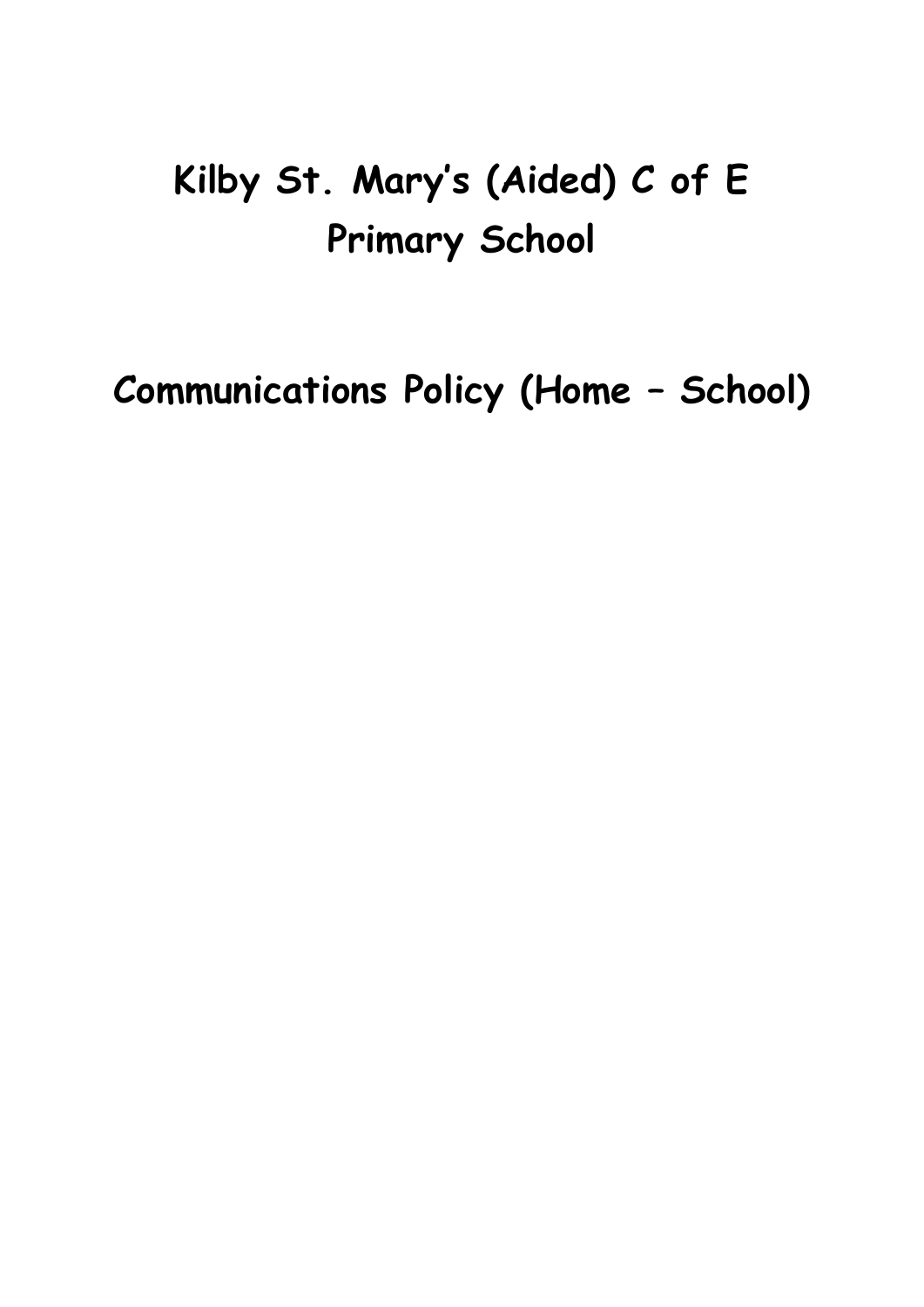# **Kilby St. Mary's (Aided) C of E Primary School**

### **Communications Policy (Home – School)**

## **Introduction**

- Good communication between the school and the home is essential. Children achieve more when schools and parents work together. Parents can help more if they know what the school is trying to achieve, and how they can help.
- In our school we aim to have clear and effective communications with parents and the wider community. Effective communications enable us to share our aims and values through keeping parents well informed about school life. This reinforces the importance of the role that parents play in supporting the school in educating their children.
- We communicate with parents through a range of different strategies. Some of our communications are the result of a statutory requirement, others reflect what we believe is important in our school.

## **Home-School Agreement**

 Our Home-School Agreement has been in place since September 1999. It is a requirement of the School Standards and Framework Act 1998. It explains the school's aims and values, the school's responsibilities towards the children, the responsibilities of parents, and what the school expects of the children. We ask parents to sign this agreement when the child starts in our school.

The Agreement covers the standard of education in our school, the ethos of the school, our expectations on attendance and good behaviour, and our expectations about homework. Our governing body reviews the Agreement annually, and publishes the details of this review in the governor's annual report to parents.

#### **Annual written report to parents: children's achievements**

- Each year we provide a written report to parents on each child's progress in the various areas of learning of National Curriculum subjects. This report also identifies areas of strength and areas of future development. In our school we ask the children to comment on their own progress, and parents to make a similar comment. We also give children in Year 6 the details of their performance in the national tests, and details of national comparative performance in the national tests.
- As well as receiving the annual written report, parents have the opportunity to meet their child's teacher each term for a private consultation. This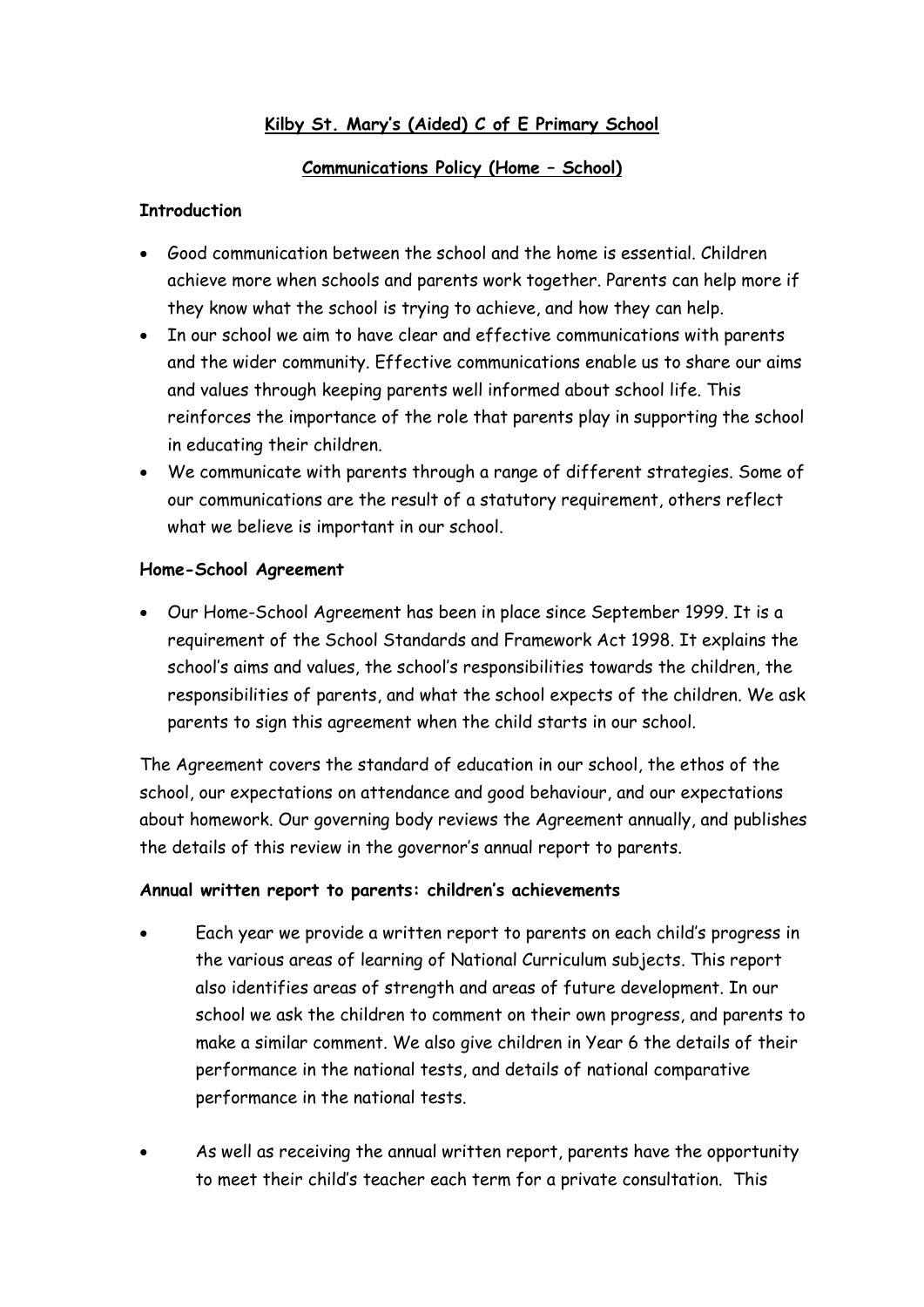gives parents the chance to celebrate their child's successes and support the child with any ideas of development. Parents are able to look at their child's work during these meetings. We encourage parents to contact the school if any issues arise regarding their child's progress or well-being before it becomes a 'problem'.

#### **School prospectus and Kilby School website**

 The school prospectus contains a range of specified information that gives parents a full picture of provision at our school. We update this each school year. The school website provides details about the school, news articles and information about recent events

#### **Public access documents**

 The school makes available a range of documentation for parents. We keep a master set in the school office, and we make this available on request. It contains copies of all school curriculum policies, minutes of governing body meetings and copies of policies that the governing body are required to have in relation to charging and remissions, sex education, health and safety, curriculum, performance management, admissions and action planning following inspection. It also contains a range of national and LEA documentation. A number of the policies are easily accessible for reference in the school entrance.

#### **Home-school communications**

- We regularly send a newsletter to parents. It contains general details of school events and activities. Parents expect the newsletter and appreciate the regularity of the contact. We send other letters of a general nature when necessary.
- We use a Teachers to Parents email service to send letters and documents electronically to any parents who have requested it.
- We use a Teachers to Parents texting service to regularly communicate with parents. This is used to remind parents about upcoming events, payments and dates.
- At the beginning of each term all teachers write to the parents of the children in their classes with details of the work to be covered and targets during the forthcoming term. We invite parents to support their child's work through a range of suggested activities to be shared with the child at home.